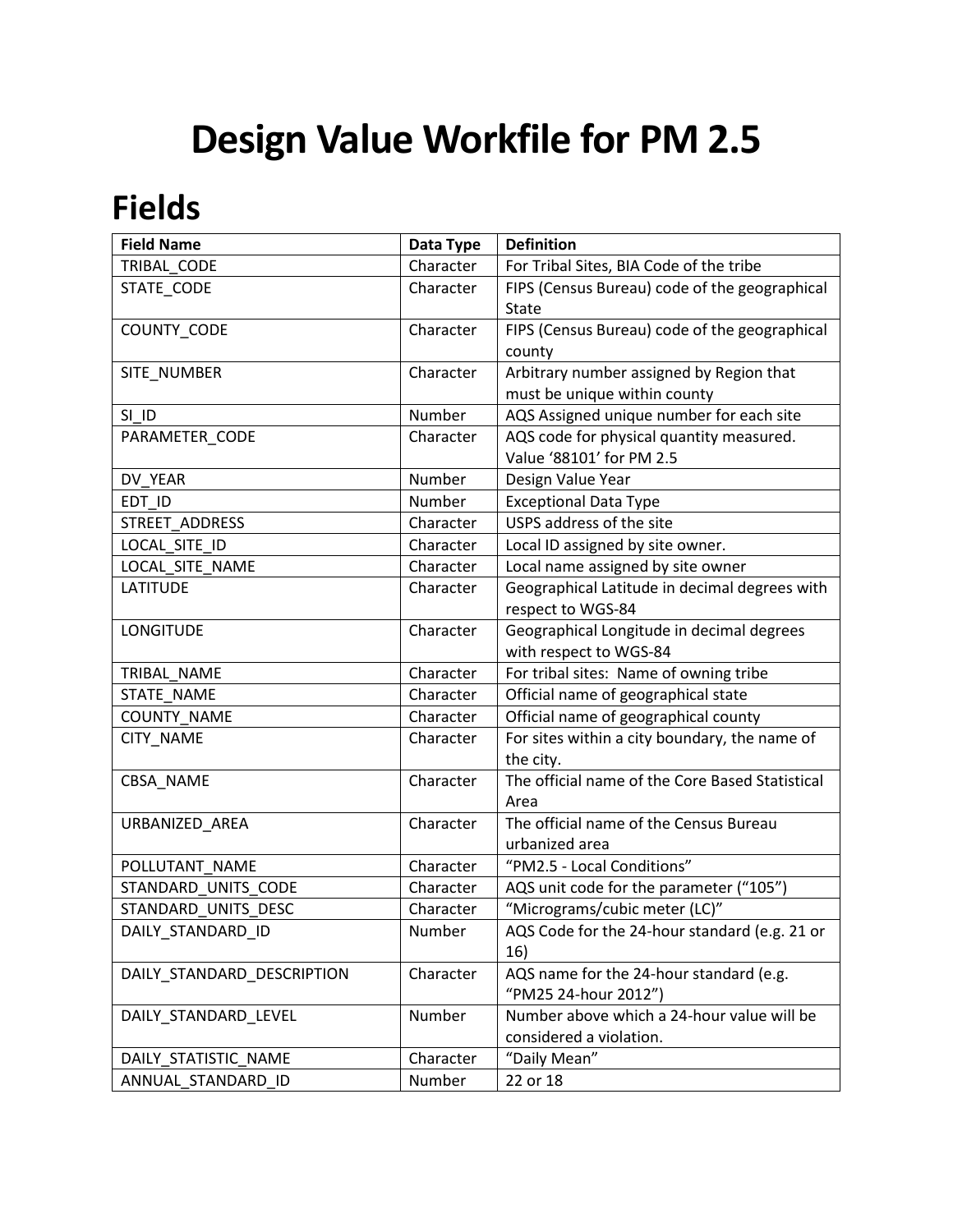| <b>Field Name</b>             | Data Type | <b>Definition</b>                                                                       |
|-------------------------------|-----------|-----------------------------------------------------------------------------------------|
| ANNUAL_STANDARD_DESCRIPTION   | Character | AQS name of the Annual standard (e.g.                                                   |
|                               |           | "Annual Weighted Mean")                                                                 |
| ANNUAL_STANDARD_LEVEL         | Number    | 12 (for 2012 standard) or 15 (for 2006                                                  |
|                               |           | standard)                                                                               |
| ANNUAL_STATISTIC_NAME         | Character | Quarterly Means of Daily Means                                                          |
| ANNUAL_DESIGN_VALUE           | Number    | Annual design value statistic calculated as per                                         |
|                               |           | Part 50 Appendix N                                                                      |
| MIN_SUBST_ANNUAL_DESIGN_VALUE | Number    | For incomplete data where the Annual Design                                             |
|                               |           | value is above the level of the standard, the                                           |
|                               |           | "test" value calculated as per Appendix N                                               |
|                               |           | Section 4.1.(c).(i)                                                                     |
| MAX_SUBST_ANNUAL_DESIGN_VALUE | Number    | For incomplete data where the Annual Design                                             |
|                               |           | value is less than or equal to the level of the                                         |
|                               |           | standard, the "test" value calculated as per                                            |
|                               |           | Appendix N Section 4.1.(c).(ii)                                                         |
| ANNUAL_DV_VALIDITY_IND        | Character | Indicator ('Y' or 'N') as to the validity of the                                        |
|                               |           | calculated Annual Design Value as per the                                               |
|                               |           | rules in Appendix N Section 4.1.                                                        |
| DAILY_DESIGN_VALUE            | Number    | 24-hour design value statistic calculated as per                                        |
|                               |           | Part 50 Appendix N.                                                                     |
| MAX_SUBST_DAILY_DESIGN_VALUE  | Number    | For incomplete data where the 24-hour Design                                            |
|                               |           | value is less than or equal to the level of the                                         |
|                               |           | standard, the "test" value calculated as per                                            |
|                               |           | Appendix N Section 4.2.(c).(i)                                                          |
| DAILY_DV_VALIDITY_IND         | Character | Indicator ('Y' or 'N') as to the validity of the                                        |
|                               |           | calculated 24-hour Design Value as per the                                              |
|                               |           | rules in Appendix N Section 4.2.                                                        |
| Q1_DAILY_3YR_MAX              | Number    | The maximum daily mean in Quarter 1 in the                                              |
|                               |           | 3-year period, with respect to the 24-hour                                              |
|                               |           | standard.                                                                               |
| Q2_DAILY_3YR_MAX              | Number    | The maximum daily mean in Quarter 2 in the                                              |
|                               |           | 3-year period, with respect to the 24-hour                                              |
|                               |           | standard.                                                                               |
| Q3_DAILY_3YR_MAX              | Number    | The maximum daily mean in Quarter 3 in the                                              |
|                               |           | 3-year period, with respect to the 24-hour                                              |
|                               |           | standard.                                                                               |
| Q4_DAILY_3YR_MAX              | Number    | The maximum daily mean in Quarter 4 in the                                              |
|                               |           | 3-year period, with respect to the 24-hour<br>standard.                                 |
|                               | Number    |                                                                                         |
| Q1_ANNUAL_3YR_MAX             |           | The maximum daily mean in Quarter 1 in the<br>3-year period, with respect to the Annual |
|                               |           | standard.                                                                               |
| Q2_ANNUAL_3YR_MAX             | Number    | The maximum daily mean in Quarter 2 in the                                              |
|                               |           | 3-year period, with respect to the Annual                                               |
|                               |           | standard.                                                                               |
|                               |           |                                                                                         |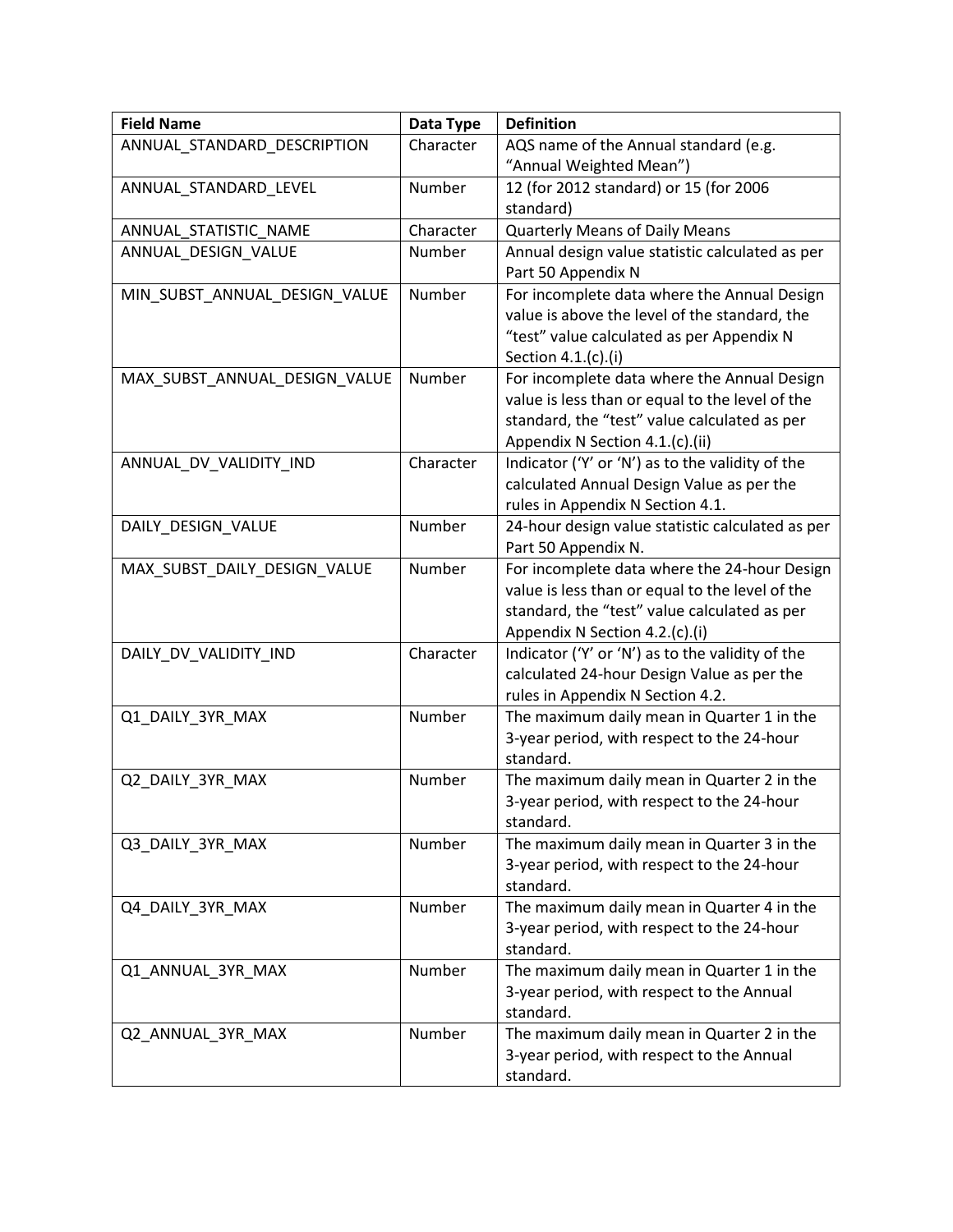| <b>Field Name</b>          | Data Type | <b>Definition</b>                             |
|----------------------------|-----------|-----------------------------------------------|
| Q3_ANNUAL_3YR_MAX          | Number    | The maximum daily mean in Quarter 3 in the    |
|                            |           | 3-year period, with respect to the Annual     |
|                            |           | standard.                                     |
| Q4_ANNUAL_3YR_MAX          | Number    | The maximum daily mean in Quarter 4 in the    |
|                            |           | 3-year period, with respect to the Annual     |
|                            |           | standard.                                     |
| Q1_3YR_MIN_DAILY_COMPLETE  | Number    | The minimum completeness of Quarter 1 in      |
|                            |           | the 3-year period with regards to the 24-hour |
|                            |           | standard.                                     |
| Q2_3YR_MIN_DAILY_COMPLETE  | Number    | The minimum completeness of Quarter 2 in      |
|                            |           | the 3-year period with regards to the 24-hour |
|                            |           | standard.                                     |
| Q3_3YR_MIN_DAILY_COMPLETE  | Number    | The minimum completeness of Quarter 3 in      |
|                            |           | the 3-year period with regards to the 24-hour |
|                            |           | standard.                                     |
|                            | Number    | The minimum completeness of Quarter 4 in      |
| Q4_3YR_MIN_DAILY_COMPLETE  |           |                                               |
|                            |           | the 3-year period with regards to the 24-hour |
|                            |           | standard.                                     |
| Q1_3YR_MIN_ANNUAL_COMPLETE | Number    | The minimum completeness of Quarter 1 in      |
|                            |           | the 3-year period with regards to the Annual  |
|                            |           | standard.                                     |
| Q2_3YR_MIN_ANNUAL_COMPLETE | Number    | The minimum completeness of Quarter 2 in      |
|                            |           | the 3-year period with regards to the Annual  |
|                            |           | standard.                                     |
| Q3_3YR_MIN_ANNUAL_COMPLETE | Number    | The minimum completeness of Quarter 3 in      |
|                            |           | the 3-year period with regards to the Annual  |
|                            |           | standard.                                     |
| Q4_3YR_MIN_ANNUAL_COMPLETE | Number    | The minimum completeness of Quarter 4 in      |
|                            |           | the 3-year period with regards to the Annual  |
|                            |           | standard.                                     |
| Q1_ANNUAL_CREDITABLE_CNT   | Number    | The total number of "Creditable" days in      |
|                            |           | Quarter 1.                                    |
| Q2_ANNUAL_CREDITABLE_CNT   | Number    | The total number of "Creditable" days in      |
|                            |           | Quarter 2.                                    |
| Q3 ANNUAL CREDITABLE CNT   | Number    | The total number of "Creditable" days in      |
|                            |           | Quarter 3.                                    |
| Q4_ANNUAL_CREDITABLE_CNT   | Number    | The total number of "Creditable" days in      |
|                            |           | Quarter 4.                                    |
| DV_YEAR_CREDITABLE_CNT     | Number    | The number of "Creditable" days in the Design |
|                            |           | Value Year.                                   |
|                            |           |                                               |
| DV_YEAR_COMPLETE_QUARTERS  | Number    | The number of complete quarters in the        |
|                            |           | Design Value Year.                            |
| DV_YEAR_ARITH_MEAN         | Number    | The mean of the quarterly means in the        |
|                            |           | Design Value Year.                            |
| DV_YEAR_MIN_SUBST_MEAN     | Number    | For years with incomplete data and Design     |
|                            |           | Values above the level of the standard, the   |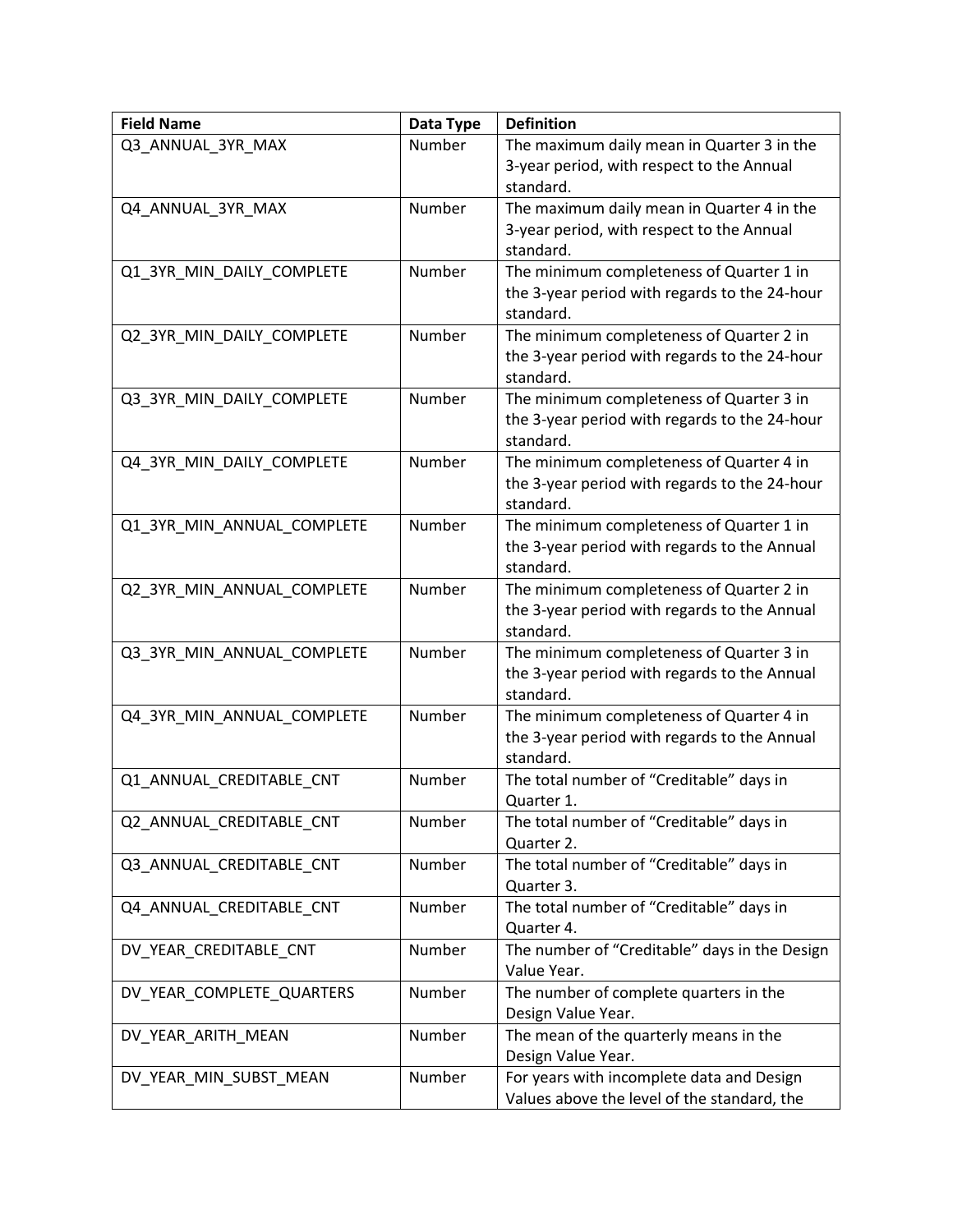| <b>Field Name</b>             | Data Type | <b>Definition</b>                                           |
|-------------------------------|-----------|-------------------------------------------------------------|
|                               |           | annual "test" value as per Appendix N Section               |
|                               |           | 4.1 in the Design Value Year.                               |
| DV_YEAR_MAX_SUBST_MEAN        | Number    | For years with incomplete data and Design                   |
|                               |           | Values less than or equal to the level of the               |
|                               |           | standard, the annual "test" value as per                    |
|                               |           | Appendix N Section 4.1 in the Design Value                  |
|                               |           | Year.                                                       |
| DV_YEAR_MEAN_VALIDITY_IND     | Character | The validity of the annual mean as per the                  |
|                               |           | rules in Appendix N Section 4.1 in the Design               |
|                               |           | Value Year.                                                 |
| DV_YEAR_98TH_PERCENTILE       | Number    | The 98 <sup>th</sup> percentile of all valid daily means in |
|                               |           | the Design Value Year.                                      |
| DV_YEAR_SUBST_98TH_PERCENTILE | Number    | For incomplete years, the "24-hour test Design              |
|                               |           | Value", computed as per 40 CFR Part 50                      |
|                               |           | Appendix N Section 4.2 in the Design Value                  |
|                               |           | Year.                                                       |
| DV_YEAR_98TH_VALIDITY_IND     | Character | The validity indicator ('Y' / 'N') of the 24-hour           |
|                               |           | Design Value as determined by 40 CFR Part 50                |
|                               |           | Appendix N Section 4.2 in the Design Value                  |
|                               |           | Year.                                                       |
| DV_YEAR_CERTIFICATION_IND     | Character | The value of the certification of the primary               |
|                               |           | monitor for PM 2.5 at the site in the Design                |
|                               |           | Value Year.                                                 |
| DV YEAR 1ST MAX               | Number    | Highest value in Design Value year.                         |
| DV_YEAR_2ND_MAX               | Number    | Second highest value in Design Value year                   |
| DV YEAR 3RD MAX               | Number    | Third highest value in Design Value year                    |
| DV YEAR 4TH MAX               | Number    | Fourth highest value in Design Value year                   |
| DV YEAR 5TH MAX               | Number    | Fifth highest value in Design Value year                    |
| DV YEAR 6TH MAX               | Number    | Sixth highest value in Design Value year                    |
| DV YEAR 7TH MAX               | Number    | Seventh highest value in Design Value year                  |
| DV_YEAR_8TH_MAX               | Number    | Eighth highest value in Design Value year                   |
| YEAR_1_CREDITABLE_CNT         | Number    | The number of "Creditable" days one year                    |
|                               |           | before the design value year.                               |
| YEAR_1_COMPLETE_QUARTERS      | Number    | The number of complete quarters one year                    |
|                               |           | before the design value year.                               |
| YEAR 1 ARITH MEAN             | Number    | The mean of the quarterly means one year                    |
|                               |           | before the design value year.                               |
| YEAR_1_MIN_SUBST_MEAN         | Number    | For years with incomplete data and Design                   |
|                               |           | Values above the level of the standard, the                 |
|                               |           | annual "test" value as per Appendix N Section               |
|                               |           | 4.1 one year before the design value year.                  |
| YEAR_1_MAX_SUBST_MEAN         | Number    | For years with incomplete data and Design                   |
|                               |           | Values less than or equal to the level of the               |
|                               |           | standard, the annual "test" value as per                    |
|                               |           | Appendix N Section 4.1 one year before the                  |
|                               |           | design value year.                                          |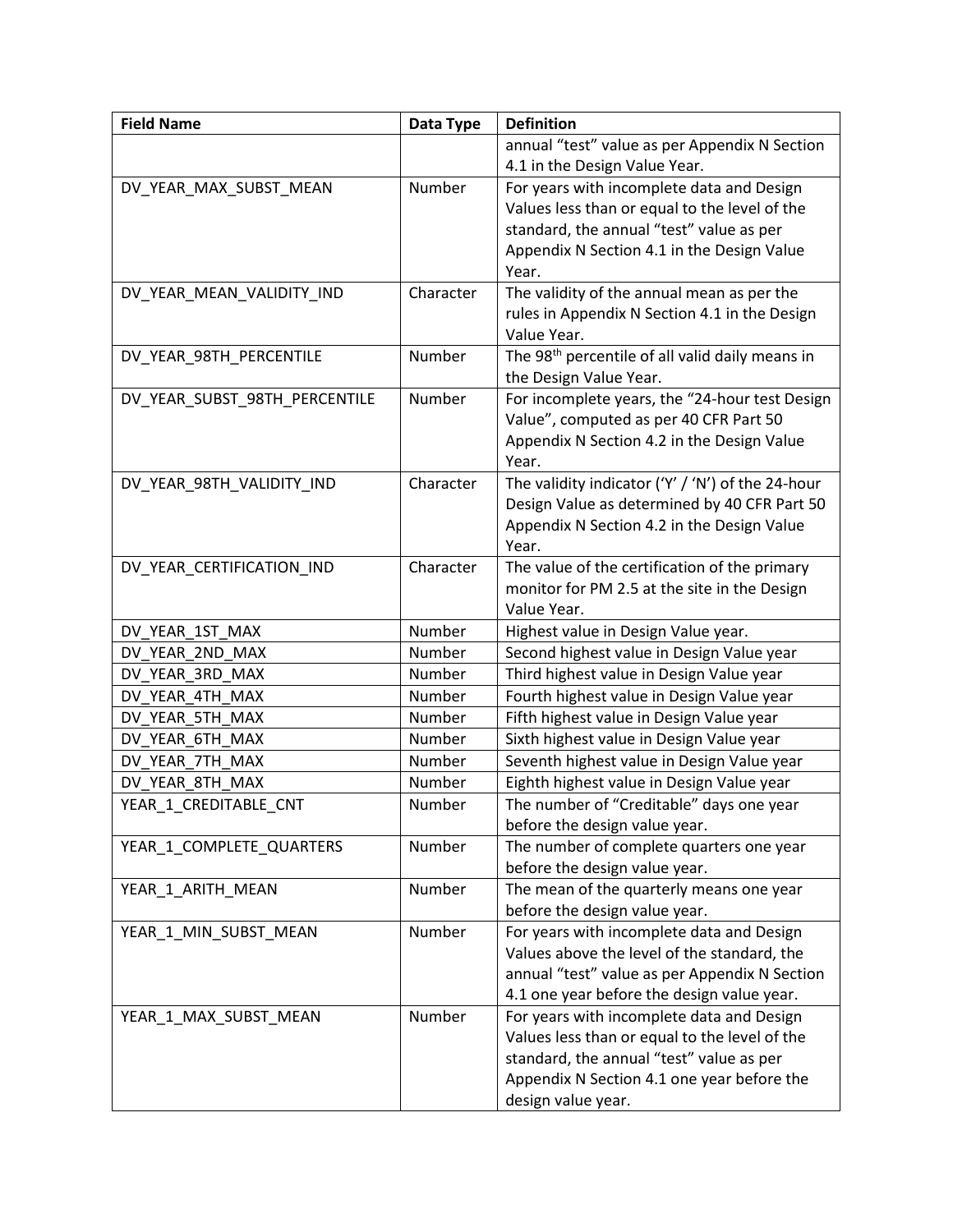| <b>Field Name</b>            | Data Type | <b>Definition</b>                                            |
|------------------------------|-----------|--------------------------------------------------------------|
| YEAR_1_MEAN_VALIDITY_IND     | Character | The validity of the annual mean as per the                   |
|                              |           | rules in Appendix N Section 4.1 one year                     |
|                              |           | before the design value year.                                |
| YEAR_1_98TH_PERCENTILE       | Number    | The 98 <sup>th</sup> percentile of all valid daily means one |
|                              |           | year before the design value year.                           |
| YEAR_1_SUBST_98TH_PERCENTILE | Number    | For incomplete years, the "24-hour test Design               |
|                              |           | Value", computed as per 40 CFR Part 50                       |
|                              |           | Appendix N Section 4.2 one year before the                   |
|                              |           | design value year.                                           |
| YEAR_1_98TH_VALIDITY_IND     | Character | The validity indicator ('Y' / 'N') of the 24-hour            |
|                              |           | Design Value as determined by 40 CFR Part 50                 |
|                              |           | Appendix N Section 4.2 one year before the                   |
|                              |           | design value year.                                           |
| YEAR_1_CERTIFICATION_IND     | Character | The value of the certification of the primary                |
|                              |           | monitor for PM 2.5 at the site one year before               |
|                              |           | the design value year.                                       |
| YEAR_1_1ST_MAX               | Number    | Highest value one year before Design Value                   |
|                              |           | year.                                                        |
| YEAR_1_2ND_MAX               | Number    | Second highest value one year before Design                  |
|                              |           | Value year.                                                  |
| YEAR_1_3RD_MAX               | Number    | Third highest value one year before Design                   |
|                              |           | Value year.                                                  |
| YEAR_1_4TH_MAX               | Number    | Fourth highest value one year before Design                  |
|                              |           | Value year.                                                  |
| YEAR_1_5TH_MAX               | Number    | Fifth highest value one year before Design                   |
|                              |           | Value year.                                                  |
| YEAR_1_6TH_MAX               | Number    | Sixth highest value one year before Design                   |
|                              |           | Value year.                                                  |
| YEAR 1 7TH MAX               | Number    | Seventh highest value one year before Design                 |
|                              |           | Value year.                                                  |
| YEAR_1_8TH_MAX               | Number    | Eighth highest value one year before Design                  |
|                              |           | Value year.                                                  |
| YEAR_2_CREDITABLE_CNT        | Number    | The number of "Creditable" days two years                    |
|                              |           | before the Design Value Year.                                |
| YEAR 2 COMPLETE QUARTERS     | Number    | The number of complete quarters two years                    |
|                              |           | before the Design Value Year.                                |
| YEAR_2_ARITH_MEAN            | Number    | The mean of the quarterly means two years                    |
|                              |           | before the Design Value Year.                                |
| YEAR_2_MEAN_VALIDITY_IND     | Character | For Design Values above the level of the                     |
|                              |           | standard, the annual "test" value as per                     |
|                              |           | Appendix N Section 4.1 two years before the                  |
|                              |           | Design Value Year.                                           |
| YEAR_2_MIN_SUBST_MEAN        | Number    | For years with incomplete data and Design                    |
|                              |           | Values less than or equal to the level of the                |
|                              |           | standard, the annual "test" value as per                     |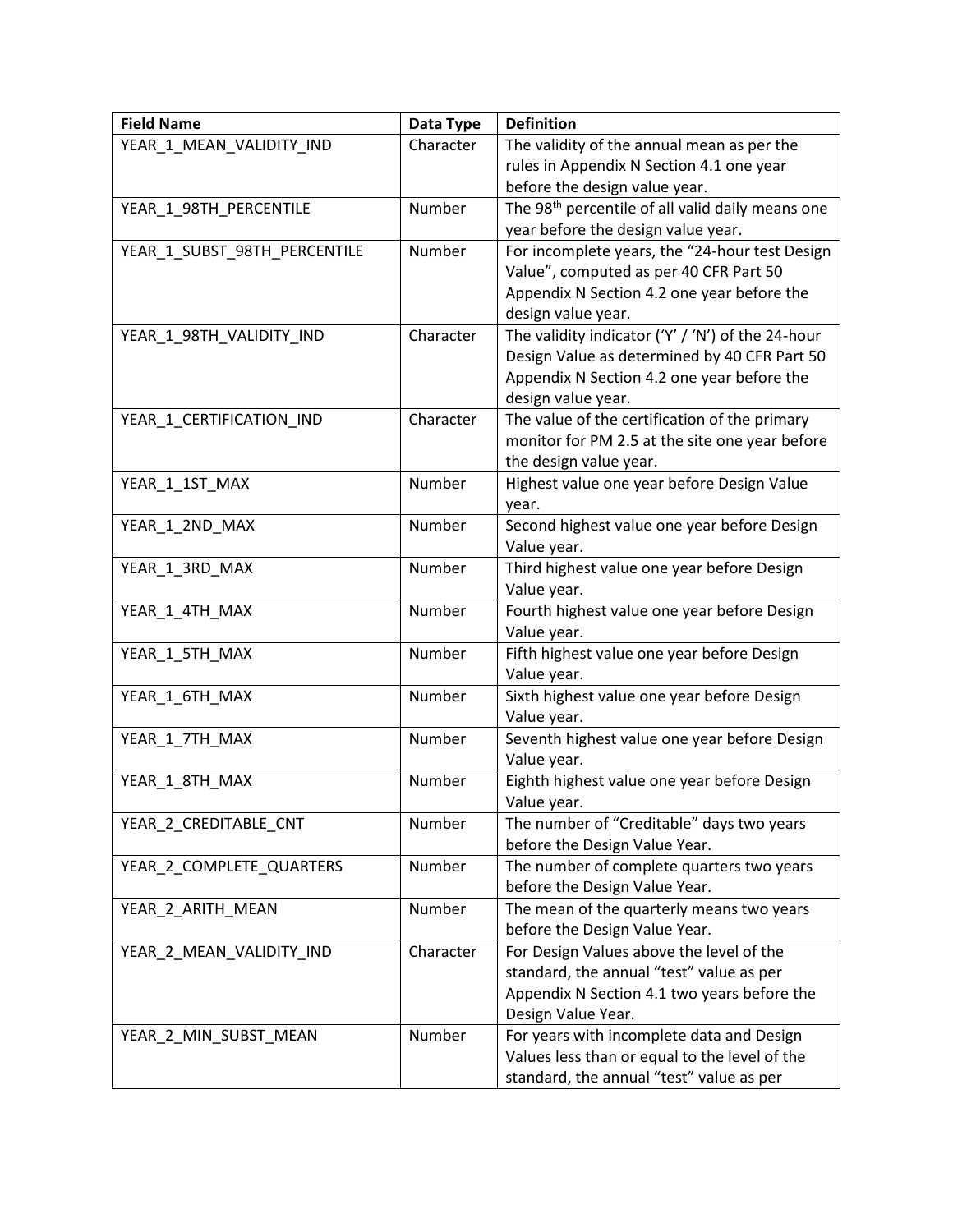| <b>Field Name</b>            | Data Type | <b>Definition</b>                                            |
|------------------------------|-----------|--------------------------------------------------------------|
|                              |           | Appendix N Section 4.1 two years before the                  |
|                              |           | Design Value Year.                                           |
| YEAR_2_MAX_SUBST_MEAN        | Number    | The validity of the annual mean as per the                   |
|                              |           | rules in Appendix N Section 4.1 two years                    |
|                              |           | before the Design Value Year.                                |
| YEAR_2_98TH_PERCENTILE       | Number    | The 98 <sup>th</sup> percentile of all valid daily means two |
|                              |           | years before the Design Value Year.                          |
| YEAR_2_SUBST_98TH_PERCENTILE | Number    | For incomplete years, the "24-hour test Design               |
|                              |           | Value", computed as per 40 CFR Part 50                       |
|                              |           | Appendix N Section 4.2 two years before the                  |
|                              |           | Design Value Year.                                           |
| YEAR_2_98TH_VALIDITY_IND     | Character | The validity indicator ('Y' / 'N') of the 24-hour            |
|                              |           | Design Value as determined by 40 CFR Part 50                 |
|                              |           | Appendix N Section 4.2 two years before the                  |
|                              |           | Design Value Year.                                           |
| YEAR_2_CERTIFICATION_IND     | Character | The value of the certification of the primary                |
|                              |           | monitor for PM 2.5 at the site two years                     |
|                              |           | before the Design Value Year.                                |
| YEAR_2_1ST_MAX               | Number    | Highest value two years before Design Value                  |
|                              |           | year.                                                        |
| YEAR_2_2ND_MAX               | Number    | Second highest value two years before Design                 |
|                              |           | Value year.                                                  |
| YEAR_2_3RD_MAX               | Number    | Third highest value two years before Design                  |
|                              |           | Value year.                                                  |
| YEAR_2_4TH_MAX               | Number    | Fourth highest value two years before Design                 |
|                              |           | Value year.                                                  |
| YEAR_2_5TH_MAX               | Number    | Fifth highest value two years before Design                  |
|                              |           | Value year.                                                  |
| YEAR_2_6TH_MAX               | Number    | Sixth highest value two years before Design                  |
|                              |           | Value year.                                                  |
| YEAR_2_7TH_MAX               | Number    | Seventh highest value two years before Design                |
|                              |           | Value year.                                                  |
| YEAR_2_8TH_MAX               | Number    | Eighth highest value two years before Design                 |
|                              |           | Value year.                                                  |
| DV YR Q1 ARITH MEAN          | Number    | Mean of the daily values in the first quarter of             |
|                              |           | the design value year.                                       |
| DV_YR_Q1_CREDITABLE_CNT      | Number    | Number of creditable sampling days in the                    |
|                              |           | first quarter of the Design Value Year.                      |
| DV_YR_Q1_SCHEDULED_CNT       | Number    | Number of scheduled sampling days in the                     |
|                              |           | first quarter of the Design Value Year.                      |
| DV YR Q1 MINIMUM             | Number    | The minimum daily mean in the first quarter                  |
|                              |           | of the Design Value Year.                                    |
| DV_YR_ANNUAL_Q1_MAXIMUM      | Number    | The minimum daily mean, not excluded from                    |
|                              |           | the Annual Standard, in the first quarter of the             |
|                              |           | Design Value Year.                                           |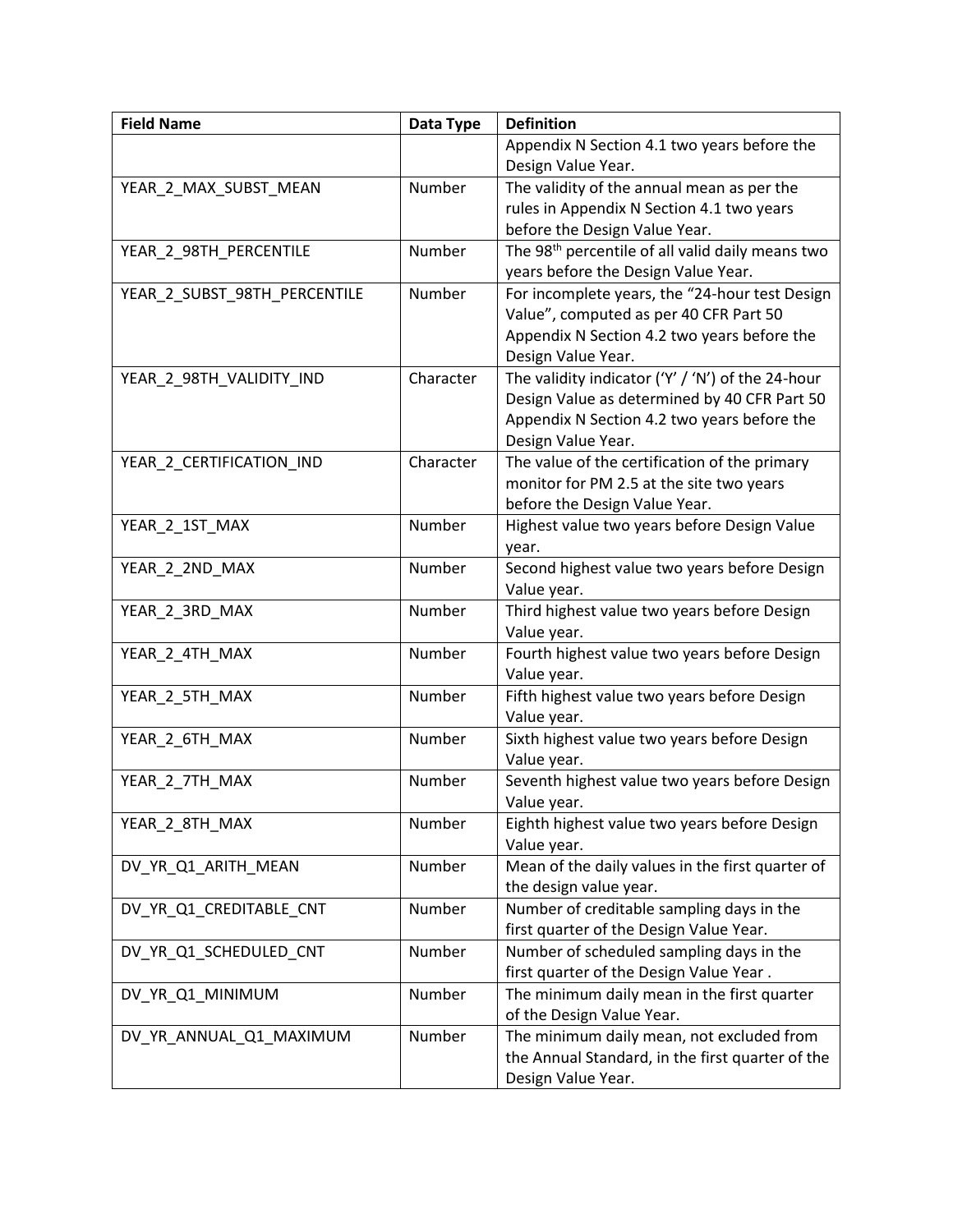| <b>Field Name</b>       | Data Type | <b>Definition</b>                              |
|-------------------------|-----------|------------------------------------------------|
| DV_YR_DAILY_Q1_MAXIMUM  | Number    | The minimum daily mean, not excluded from      |
|                         |           | the 24-Hour Standard, in the first quarter of  |
|                         |           | the Design Value Year.                         |
| DV_YR_Q1_MIN_SUBST_MEAN | Number    | For quarters with incomplete data and Design   |
|                         |           | Values above the level of the Annual Standard, |
|                         |           | the quarterly "test" mean value as per         |
|                         |           | Appendix N Section 4.1.                        |
| DV_YR_Q1_MAX_SUBST_MEAN | Number    | For quarters with incomplete data and Design   |
|                         |           | Values less than or equal to the level of the  |
|                         |           | Annual Standard, the quarterly "test" value as |
|                         |           | per Appendix N Section 4.1.                    |
| DV_YR_Q2_ARITH_MEAN     | Number    | Mean of the daily values in the second quarter |
|                         |           | of the design value year.                      |
| DV_YR_Q2_CREDITABLE_CNT | Number    | Number of creditable sampling days in the      |
|                         |           | second quarter of the Design Value Year.       |
| DV_YR_Q2_SCHEDULED_CNT  | Number    | Number of scheduled sampling days in the       |
|                         |           | second quarter of the Design Value Year.       |
| DV_YR_Q2_MINIMUM        | Number    | The minimum daily mean in the second           |
|                         |           | quarter of the Design Value Year.              |
| DV_YR_ANNUAL_Q2_MAXIMUM | Number    | The minimum daily mean, not excluded from      |
|                         |           | the Annual Standard, in the second quarter of  |
|                         |           | the Design Value Year.                         |
| DV_YR_DAILY_Q2_MAXIMUM  | Number    | The minimum daily mean, not excluded from      |
|                         |           | the 24-Hour Standard, in the second quarter    |
|                         |           | of the Design Value Year.                      |
| DV_YR_Q2_MIN_SUBST_MEAN | Number    | For quarters with incomplete data and Design   |
|                         |           | Values above the level of the Annual Standard, |
|                         |           | the quarterly "test" mean value as per         |
|                         |           | Appendix N Section 4.1.                        |
| DV_YR_Q2_MAX_SUBST_MEAN | Number    | For quarters with incomplete data and Design   |
|                         |           | Values less than or equal to the level of the  |
|                         |           | Annual Standard, the quarterly "test" value as |
|                         |           | per Appendix N Section 4.1.                    |
| DV_YR_Q3_ARITH_MEAN     | Number    | Mean of the daily values in the third quarter  |
|                         |           | of the design value year.                      |
| DV_YR_Q3_CREDITABLE_CNT | Number    | Number of creditable sampling days in the      |
|                         |           | third quarter of the Design Value Year.        |
| DV_YR_Q3_SCHEDULED_CNT  | Number    | Number of scheduled sampling days in the       |
|                         |           | third quarter of the Design Value Year.        |
| DV_YR_Q3_MINIMUM        | Number    | The minimum daily mean in the third quarter    |
|                         |           | of the Design Value Year.                      |
| DV_YR_ANNUAL_Q3_MAXIMUM | Number    | The minimum daily mean, not excluded from      |
|                         |           | the Annual Standard, in the third quarter of   |
|                         |           | the Design Value Year.                         |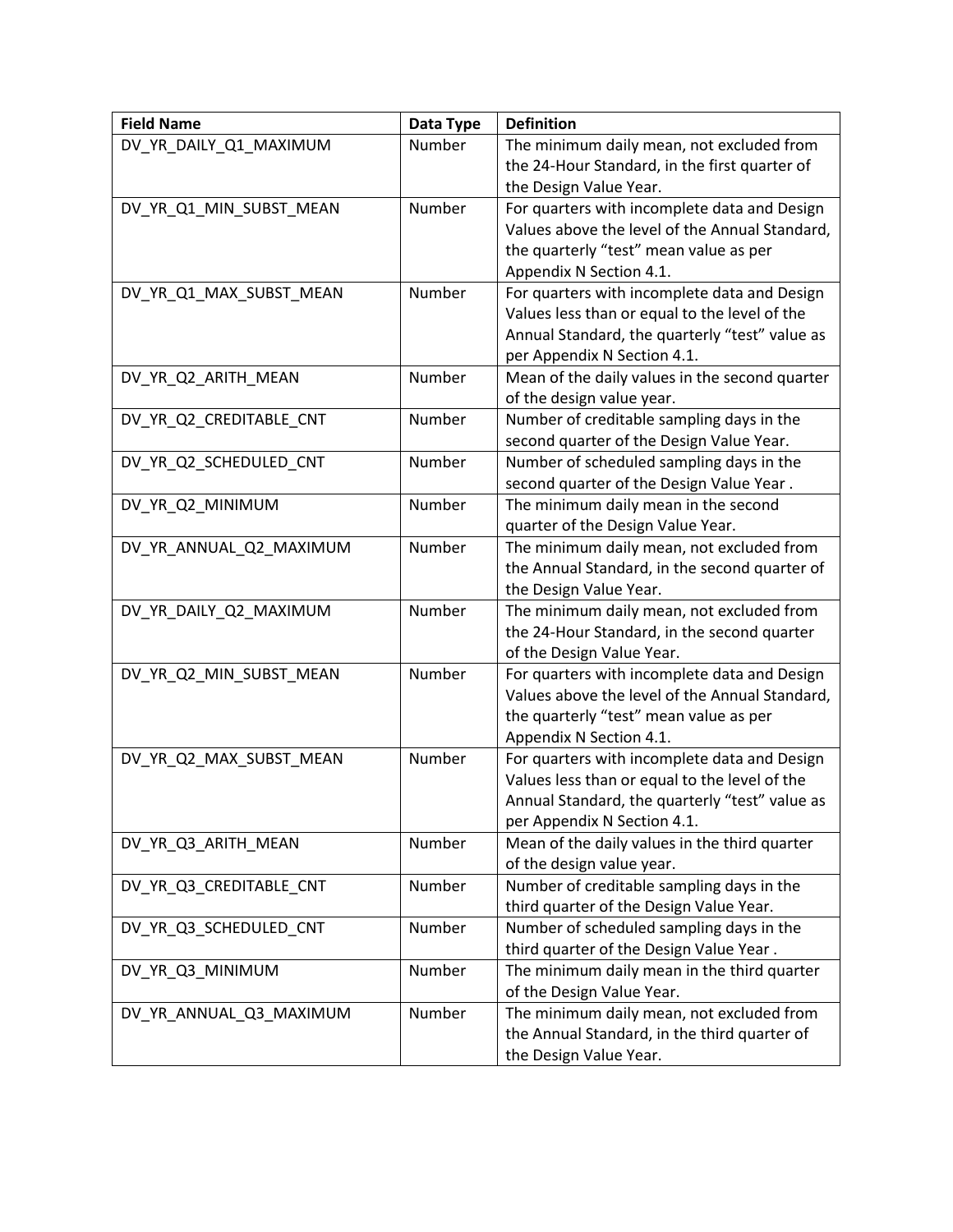| <b>Field Name</b>       | Data Type | <b>Definition</b>                                |
|-------------------------|-----------|--------------------------------------------------|
| DV_YR_DAILY_Q3_MAXIMUM  | Number    | The minimum daily mean, not excluded from        |
|                         |           | the 24-Hour Standard, in the third quarter of    |
|                         |           | the Design Value Year.                           |
| DV_YR_Q3_MIN_SUBST_MEAN | Number    | For quarters with incomplete data and Design     |
|                         |           | Values above the level of the Annual Standard,   |
|                         |           | the quarterly "test" mean value as per           |
|                         |           | Appendix N Section 4.1.                          |
| DV_YR_Q3_MAX_SUBST_MEAN | Number    | For quarters with incomplete data and Design     |
|                         |           | Values less than or equal to the level of the    |
|                         |           | Annual Standard, the quarterly "test" value as   |
|                         |           | per Appendix N Section 4.1.                      |
| DV_YR_Q4_ARITH_MEAN     | Number    | Mean of the daily values in the fourth quarter   |
|                         |           | of the design value year.                        |
| DV_YR_Q4_CREDITABLE_CNT | Number    | Number of creditable sampling days in the        |
|                         |           | fourth quarter of the Design Value Year.         |
| DV_YR_Q4_SCHEDULED_CNT  | Number    | Number of scheduled sampling days in the         |
|                         |           | fourth quarter of the Design Value Year.         |
| DV_YR_Q4_MINIMUM        | Number    | The minimum daily mean in the fourth quarter     |
|                         |           | of the Design Value Year.                        |
| DV YR ANNUAL Q4 MAXIMUM | Number    | The minimum daily mean, not excluded from        |
|                         |           | the Annual Standard, in the fourth quarter of    |
|                         |           | the Design Value Year.                           |
| DV_YR_DAILY_Q4_MAXIMUM  | Number    | The minimum daily mean, not excluded from        |
|                         |           | the 24-Hour Standard, in the third quarter of    |
|                         |           | the Design Value Year.                           |
| DV_YR_Q4_MIN_SUBST_MEAN | Number    | For quarters with incomplete data and Design     |
|                         |           | Values above the level of the Annual Standard,   |
|                         |           | the quarterly "test" mean value as per           |
|                         |           | Appendix N Section 4.1.                          |
| DV_YR_Q4_MAX_SUBST_MEAN | Number    | For quarters with incomplete data and Design     |
|                         |           | Values less than or equal to the level of the    |
|                         |           | Annual Standard, the quarterly "test" value as   |
|                         |           | per Appendix N Section 4.1.                      |
| YR1_Q1_ARITH_MEAN       | Number    | Mean of the daily values in the first quarter of |
|                         |           | one year before the design value year.           |
| YR1_Q1_CREDITABLE_CNT   | Number    | Number of creditable sampling days in the        |
|                         |           | first quarter of one year before the design      |
|                         |           | value year.                                      |
| YR1_Q1_SCHEDULED_CNT    | Number    | Number of scheduled sampling days in the         |
|                         |           | first quarter of one year before the design      |
|                         |           | value year.                                      |
| YR1_Q1_MINIMUM          | Number    | The minimum daily mean in the first quarter      |
|                         |           | of one year before the design value year.        |
| YR1_ANNUAL_Q1_MAXIMUM   | Number    | The minimum daily mean, not excluded from        |
|                         |           | the Annual Standard, in the first quarter of     |
|                         |           | one year before the design value year.           |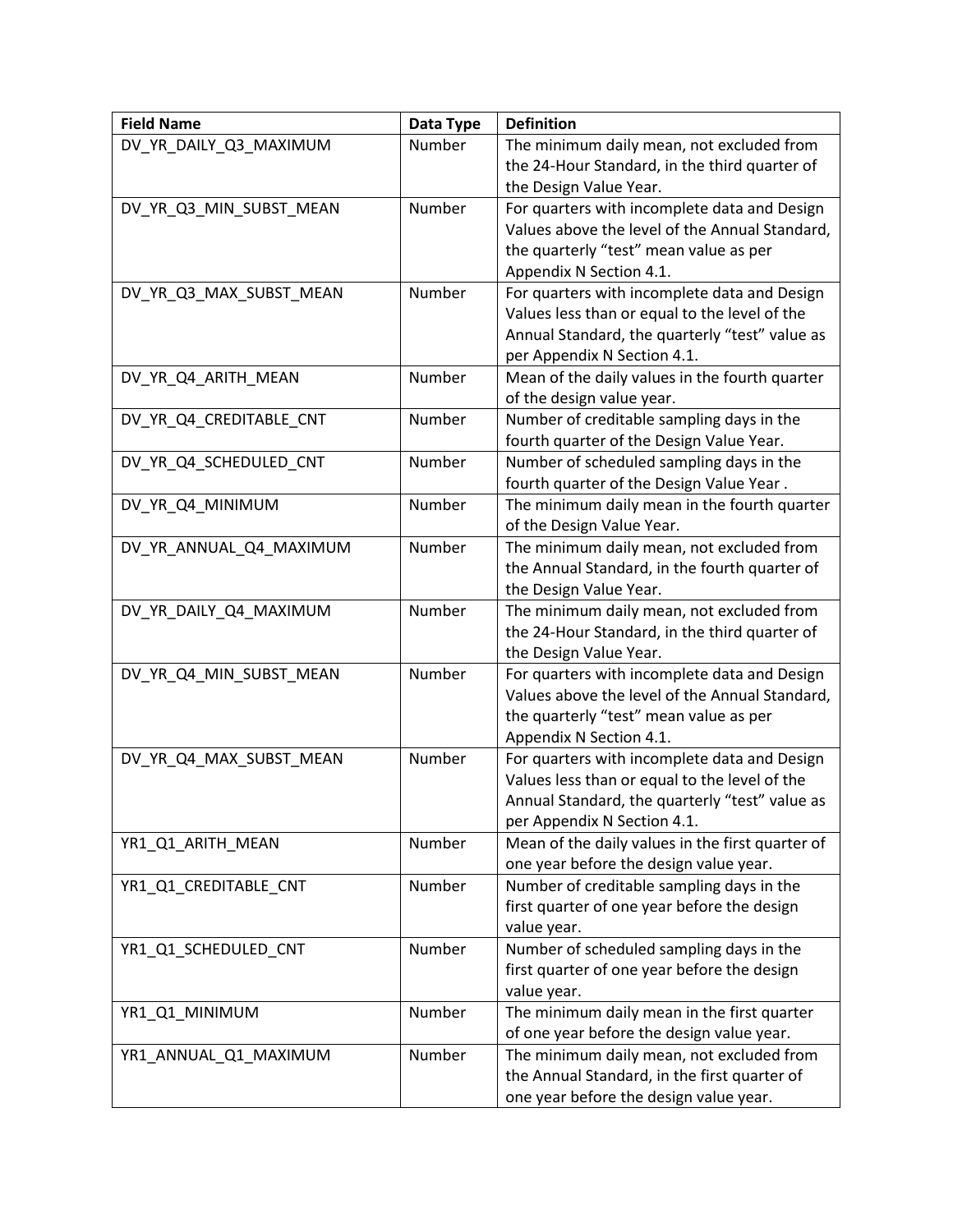| <b>Field Name</b>     | Data Type | <b>Definition</b>                              |
|-----------------------|-----------|------------------------------------------------|
| YR1_DAILY_Q1_MAXIMUM  | Number    | The minimum daily mean, not excluded from      |
|                       |           | the 24-Hour Standard, in the first quarter of  |
|                       |           | one year before the design value year.         |
| YR1_Q1_MIN_SUBST_MEAN | Number    | For quarters with incomplete data and Design   |
|                       |           | Values above the level of the Annual Standard, |
|                       |           | the quarterly "test" mean value as per         |
|                       |           | Appendix N Section 4.1.                        |
| YR1_Q1_MAX_SUBST_MEAN | Number    | For quarters with incomplete data and Design   |
|                       |           | Values less than or equal to the level of the  |
|                       |           | Annual Standard, the quarterly "test" value as |
|                       |           | per Appendix N Section 4.1.                    |
| YR1_Q2_ARITH_MEAN     | Number    | Mean of the daily values in the second quarter |
|                       |           | of one year before the design value year.      |
| YR1_Q2_CREDITABLE_CNT | Number    | Number of creditable sampling days in the      |
|                       |           | second quarter of one year before the design   |
|                       |           | value year.                                    |
| YR1_Q2_SCHEDULED_CNT  | Number    | Number of scheduled sampling days in the       |
|                       |           | second quarter of one year before the design   |
|                       |           | value year.                                    |
| YR1_Q2_MINIMUM        | Number    | The minimum daily mean in the second           |
|                       |           | quarter of one year before the design value    |
|                       |           | year.                                          |
| YR1_ANNUAL_Q2_MAXIMUM | Number    | The minimum daily mean, not excluded from      |
|                       |           | the Annual Standard, in the second quarter of  |
|                       |           | one year before the design value year.         |
| YR1_DAILY_Q2_MAXIMUM  | Number    | The minimum daily mean, not excluded from      |
|                       |           | the 24-Hour Standard, in the second quarter    |
|                       |           | of one year before the design value year.      |
| YR1_Q2_MIN_SUBST_MEAN | Number    | For quarters with incomplete data and Design   |
|                       |           | Values above the level of the Annual Standard, |
|                       |           | the quarterly "test" mean value as per         |
|                       |           | Appendix N Section 4.1.                        |
| YR1 Q2 MAX SUBST MEAN | Number    | For quarters with incomplete data and Design   |
|                       |           | Values less than or equal to the level of the  |
|                       |           | Annual Standard, the quarterly "test" value as |
|                       |           | per Appendix N Section 4.1.                    |
| YR1 Q3 ARITH MEAN     | Number    | Mean of the daily values in the third quarter  |
|                       |           | of one year before the design value year.      |
| YR1 Q3 CREDITABLE CNT | Number    | Number of creditable sampling days in the      |
|                       |           | third quarter of one year before the design    |
|                       |           | value year.                                    |
| YR1_Q3_SCHEDULED_CNT  | Number    | Number of scheduled sampling days in the       |
|                       |           | third quarter of one year before the design    |
|                       |           | value year.                                    |
| YR1_Q3_MINIMUM        | Number    | The minimum daily mean in the third quarter    |
|                       |           | of one year before the design value year.      |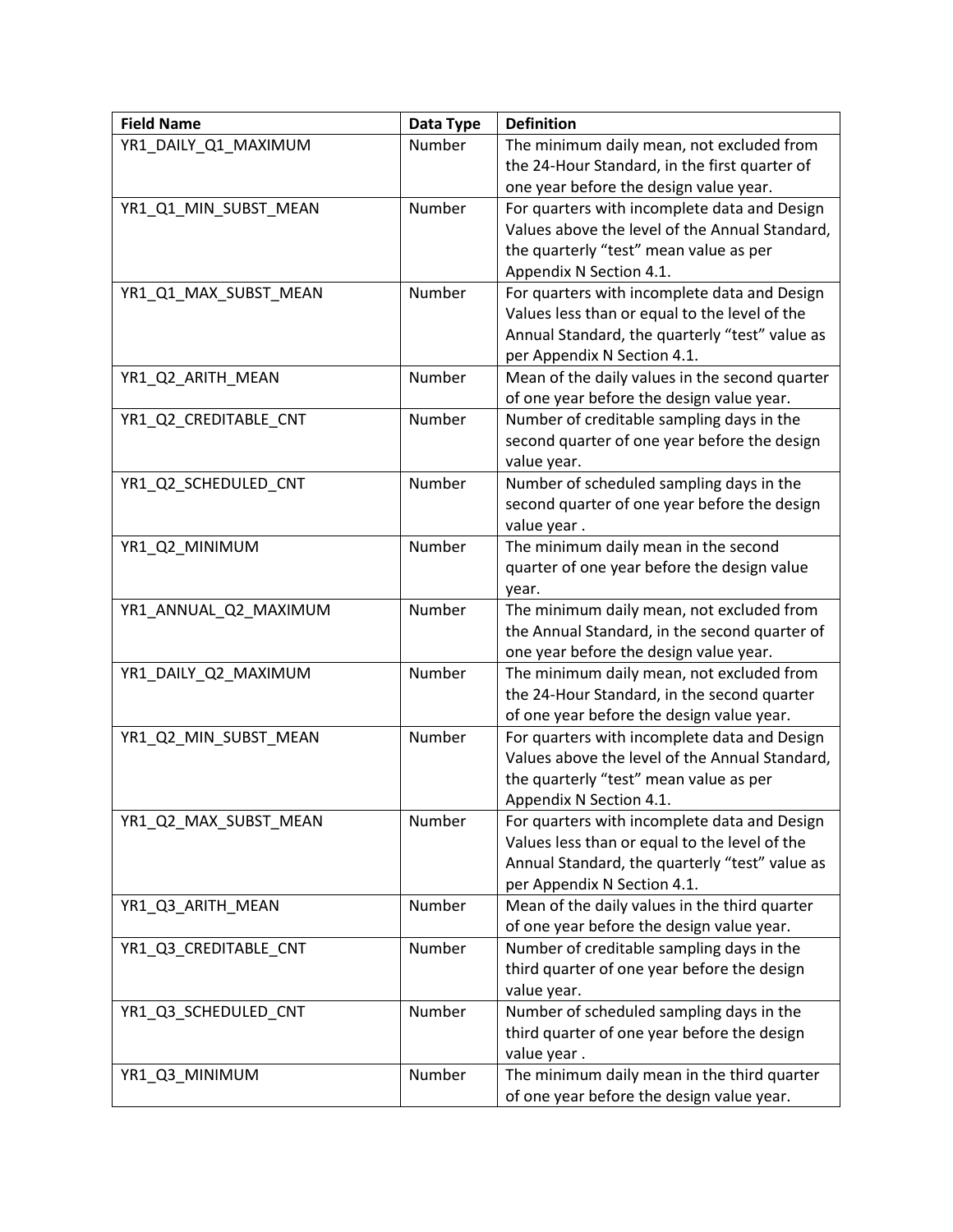| <b>Field Name</b>     | Data Type | <b>Definition</b>                                |
|-----------------------|-----------|--------------------------------------------------|
| YR1_ANNUAL_Q3_MAXIMUM | Number    | The minimum daily mean, not excluded from        |
|                       |           | the Annual Standard, in the third quarter of     |
|                       |           | one year before the design value year.           |
| YR1_DAILY_Q3_MAXIMUM  | Number    | The minimum daily mean, not excluded from        |
|                       |           | the 24-Hour Standard, in the third quarter of    |
|                       |           | one year before the design value year.           |
| YR1_Q3_MIN_SUBST_MEAN | Number    | For quarters with incomplete data and Design     |
|                       |           | Values above the level of the Annual Standard,   |
|                       |           | the quarterly "test" mean value as per           |
|                       |           | Appendix N Section 4.1.                          |
| YR1_Q3_MAX_SUBST_MEAN | Number    | For quarters with incomplete data and Design     |
|                       |           | Values less than or equal to the level of the    |
|                       |           | Annual Standard, the quarterly "test" value as   |
|                       |           | per Appendix N Section 4.1.                      |
| YR1_Q4_ARITH_MEAN     | Number    | Mean of the daily values in the fourth quarter   |
|                       |           | of one year before the design value year.        |
| YR1 Q4 CREDITABLE CNT | Number    | Number of creditable sampling days in the        |
|                       |           | fourth quarter of one year before the design     |
|                       |           | value year.                                      |
| YR1 Q4 SCHEDULED CNT  | Number    | Number of scheduled sampling days in the         |
|                       |           | fourth quarter of one year before the design     |
|                       |           | value year.                                      |
| YR1_Q4_MINIMUM        | Number    | The minimum daily mean in the fourth quarter     |
|                       |           | of one year before the design value year.        |
| YR1_ANNUAL_Q4_MAXIMUM | Number    | The minimum daily mean, not excluded from        |
|                       |           | the Annual Standard, in the fourth quarter of    |
|                       |           | one year before the design value year.           |
| YR1_DAILY_Q4_MAXIMUM  | Number    | The minimum daily mean, not excluded from        |
|                       |           | the 24-Hour Standard, in the third quarter of    |
|                       |           | one year before the design value year.           |
| YR1_Q4_MIN_SUBST_MEAN | Number    | For quarters with incomplete data and Design     |
|                       |           | Values above the level of the Annual Standard,   |
|                       |           | the quarterly "test" mean value as per           |
|                       |           | Appendix N Section 4.1.                          |
| YR1_Q4_MAX_SUBST_MEAN | Number    | For quarters with incomplete data and Design     |
|                       |           | Values less than or equal to the level of the    |
|                       |           | Annual Standard, the quarterly "test" value as   |
|                       |           | per Appendix N Section 4.1.                      |
| YR2_Q1_ARITH_MEAN     | Number    | Mean of the daily values in the first quarter of |
|                       |           | two years before the design value year.          |
| YR2_Q1_CREDITABLE_CNT | Number    | Number of creditable sampling days in the        |
|                       |           | first quarter of two years before the design     |
|                       |           | value year.                                      |
| YR2_Q1_SCHEDULED_CNT  | Number    | Number of scheduled sampling days in the         |
|                       |           | first quarter of two years before the design     |
|                       |           | value year.                                      |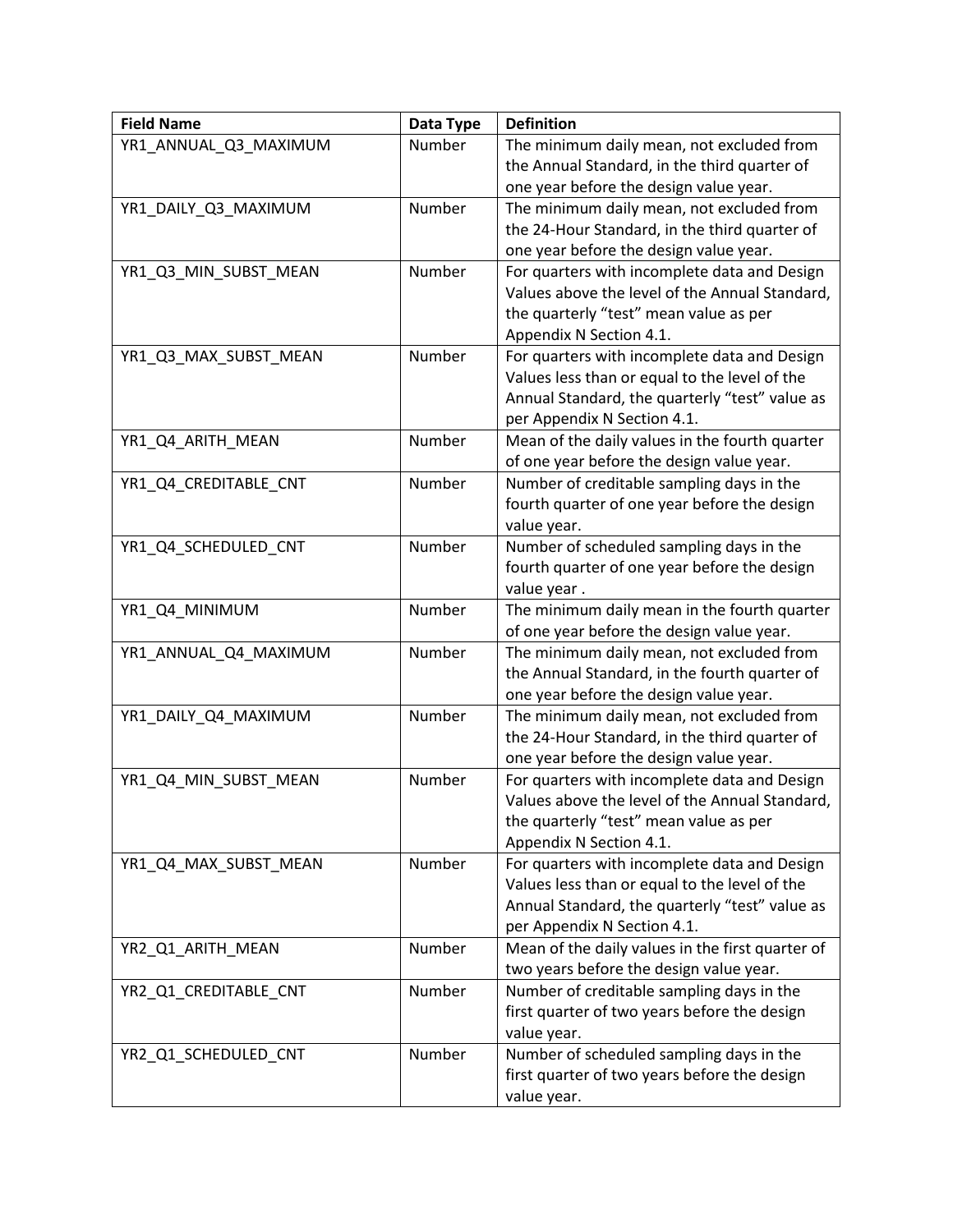| <b>Field Name</b>     | Data Type | <b>Definition</b>                              |
|-----------------------|-----------|------------------------------------------------|
| YR2_Q1_MINIMUM        | Number    | The minimum daily mean in the first quarter    |
|                       |           | of two years before the design value year.     |
| YR2_ANNUAL_Q1_MAXIMUM | Number    | The minimum daily mean, not excluded from      |
|                       |           | the Annual Standard, in the first quarter of   |
|                       |           | two years before the design value year.        |
| YR2_DAILY_Q1_MAXIMUM  | Number    | The minimum daily mean, not excluded from      |
|                       |           | the 24-Hour Standard, in the first quarter of  |
|                       |           | two years before the design value year.        |
| YR2_Q1_MIN_SUBST_MEAN | Number    | For quarters with incomplete data and Design   |
|                       |           | Values above the level of the Annual Standard, |
|                       |           | the quarterly "test" mean value as per         |
|                       |           | Appendix N Section 4.1.                        |
| YR2_Q1_MAX_SUBST_MEAN | Number    | For quarters with incomplete data and Design   |
|                       |           | Values less than or equal to the level of the  |
|                       |           | Annual Standard, the quarterly "test" value as |
|                       |           | per Appendix N Section 4.1.                    |
| YR2_Q2_ARITH_MEAN     | Number    | Mean of the daily values in the second quarter |
|                       |           | of two years before the design value year.     |
| YR2_Q2_CREDITABLE_CNT | Number    | Number of creditable sampling days in the      |
|                       |           | second quarter of two years before the design  |
|                       |           | value year.                                    |
| YR2_Q2_SCHEDULED_CNT  | Number    | Number of scheduled sampling days in the       |
|                       |           | second quarter of two years before the design  |
|                       |           | value year.                                    |
| YR2_Q2_MINIMUM        | Number    | The minimum daily mean in the second           |
|                       |           | quarter of two years before the design value   |
|                       |           | year.                                          |
| YR2 ANNUAL Q2 MAXIMUM | Number    | The minimum daily mean, not excluded from      |
|                       |           | the Annual Standard, in the second quarter of  |
|                       |           | two years before the design value year.        |
| YR2_DAILY_Q2_MAXIMUM  | Number    | The minimum daily mean, not excluded from      |
|                       |           | the 24-Hour Standard, in the second quarter    |
|                       |           | of two years before the design value year.     |
| YR2_Q2_MIN_SUBST_MEAN | Number    | For quarters with incomplete data and Design   |
|                       |           | Values above the level of the Annual Standard, |
|                       |           | the quarterly "test" mean value as per         |
|                       |           | Appendix N Section 4.1.                        |
| YR2_Q2_MAX_SUBST_MEAN | Number    | For quarters with incomplete data and Design   |
|                       |           | Values less than or equal to the level of the  |
|                       |           | Annual Standard, the quarterly "test" value as |
|                       |           | per Appendix N Section 4.1.                    |
| YR2_Q3_ARITH_MEAN     | Number    | Mean of the daily values in the third quarter  |
|                       |           | of two years before the design value year.     |
| YR2_Q3_CREDITABLE_CNT | Number    | Number of creditable sampling days in the      |
|                       |           | third quarter of two years before the design   |
|                       |           | value year.                                    |